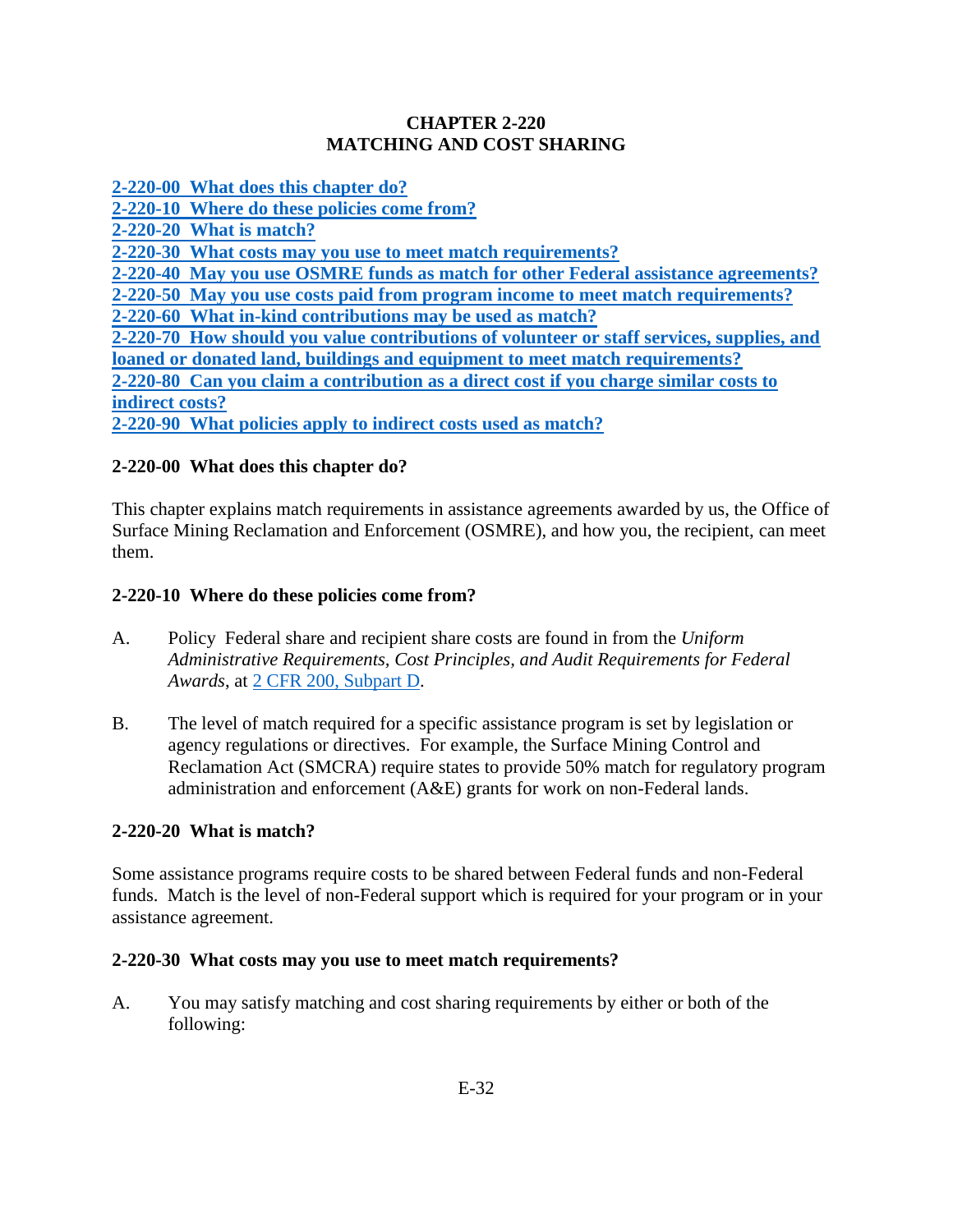- 1. Pay for allowable costs of your program with funds from your organization, non-Federal grants, or other cash donations.
- 2. Use in-kind contributions from third parties for your program.
- B. You may not meet a match requirement with costs paid by another Federal assistance agreement unless using those particular funds as match is specifically authorized by law.
- C. You may not consider a cost or contribution as match for your OSMRE agreement if it has been used to match another Federal assistance agreement or any other award of Federal funds. You may prorate a cost or contribution between two or more Federal agreements as long as no costs are claimed more than once.
- D. Your records must document the costs and contributions you report as match. The records must show how you calculated the value placed on in-kind contributions.

## <span id="page-1-0"></span>**2-220-40 May you use OSMRE funds as match for other Federal assistance agreements?**

- A. You cannot use costs paid by OSMRE under any assistance agreement or contract to meet match requirements of other Federal agreements unless that use is specifically authorized by law.
- B. Appropriations laws for some fiscal years allow you to use Abandoned Mine Land (AML) program funds as non-Federal match for projects funded by other Federal agencies for environmental restoration related to treatment or abatement of acid mine drainage from abandoned mines. The projects must be consistent with the purposes and priorities of SMCRA. For guidance on the status of specific AML funds you wish to use as match for other Federal assistance, contact the OSMRE office which awarded your grant.
- C. You may use AML set-aside funds and interest earned on those funds as match for other Federal assistance programs. The purposes of the other program must be consistent with the purpose of the set-aside account.

## <span id="page-1-1"></span>**2-220-50 May you use costs paid from program income to meet match requirements?**

- A. You may not use costs paid with program income as match unless we have approved that use for the program income you earn.
- B. You may use costs paid with program income generated from a regulatory A&E grant to meet the match requirement of the grant.

## <span id="page-1-2"></span>**2-220-60 What in-kind contributions may be used as match?**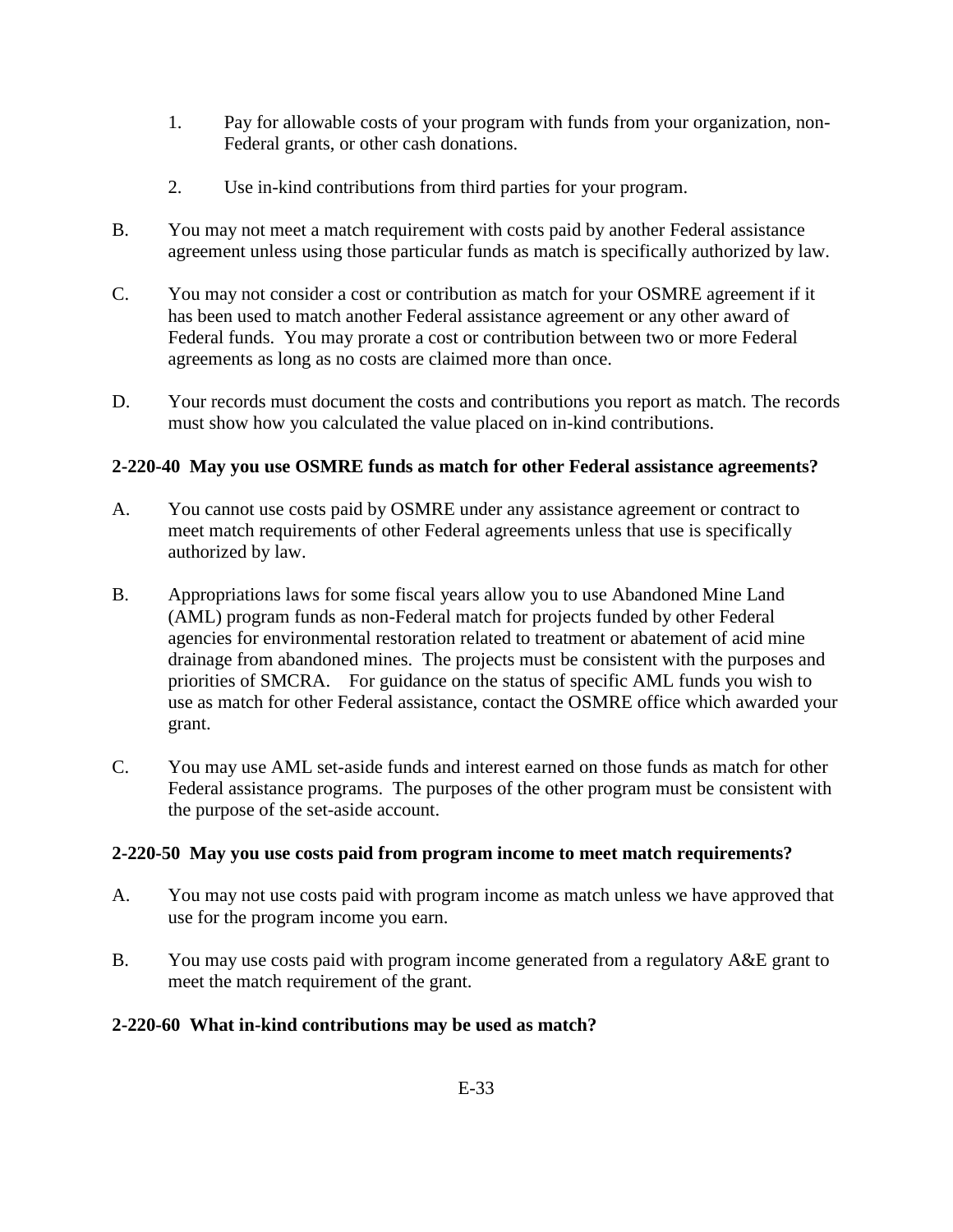- A. You may use goods and services donated to your program to meet match requirements only if the contribution is necessary for your program activities and the cost would be allowable if you paid it in cash.
- B. You may use a third party in-kind contribution to a fixed-price contract as match only if it results in a cost savings for you, or an increase in the services or property provided under the contract at no additional cost to you.

#### <span id="page-2-0"></span>**2-220-70 How should you value contributions of volunteer or staff services, supplies, and loaned or donated land, buildings and equipment to meet match requirements?**

- A. *Volunteer services*. You should value services provided to your program by volunteers at rates consistent with what you pay employees doing similar work. If you do not have employees doing similar work, use what other employers in your area pay for similar work. You may include a reasonable amount of fringe benefits. Your records must support and document volunteer services, to the extent feasible, by the same methods that you use for employees performing similar work.
- B. *Employees of other organizations*. When another organization contributes the services of an employee to do their normal type of work at no cost, you should value these services at the employee's regular rate of pay (excluding the employer's fringe benefits and overhead costs). If the employee is not doing their normal work, you should value their services under the volunteer services rule above.
- C. *Donated supplies*. Value donated supplies at the fair market value of the supplies at the time you receive them.
- D. *Loaned equipment or space*. If a third party donates the use of equipment or building space they own, you should value the contribution at the fair market rental value of the equipment or space.
- E. *Donated equipment, buildings and land*. If a third party donates equipment, building or land, and gives you title to the property, the amount you can claim as match depends on whether the grant is for capital or operating expenditures.
	- 1. If the purpose of the grant is to acquire equipment, buildings or land, you may claim the total market value of the property at the time of donation. However, if any part of the donated property was acquired with Federal funds, you may use only the non-Federal share of the property as match.
	- 2. If the purpose of the grant is to support activities that require the use of equipment, buildings or land, one of the following rules apply: